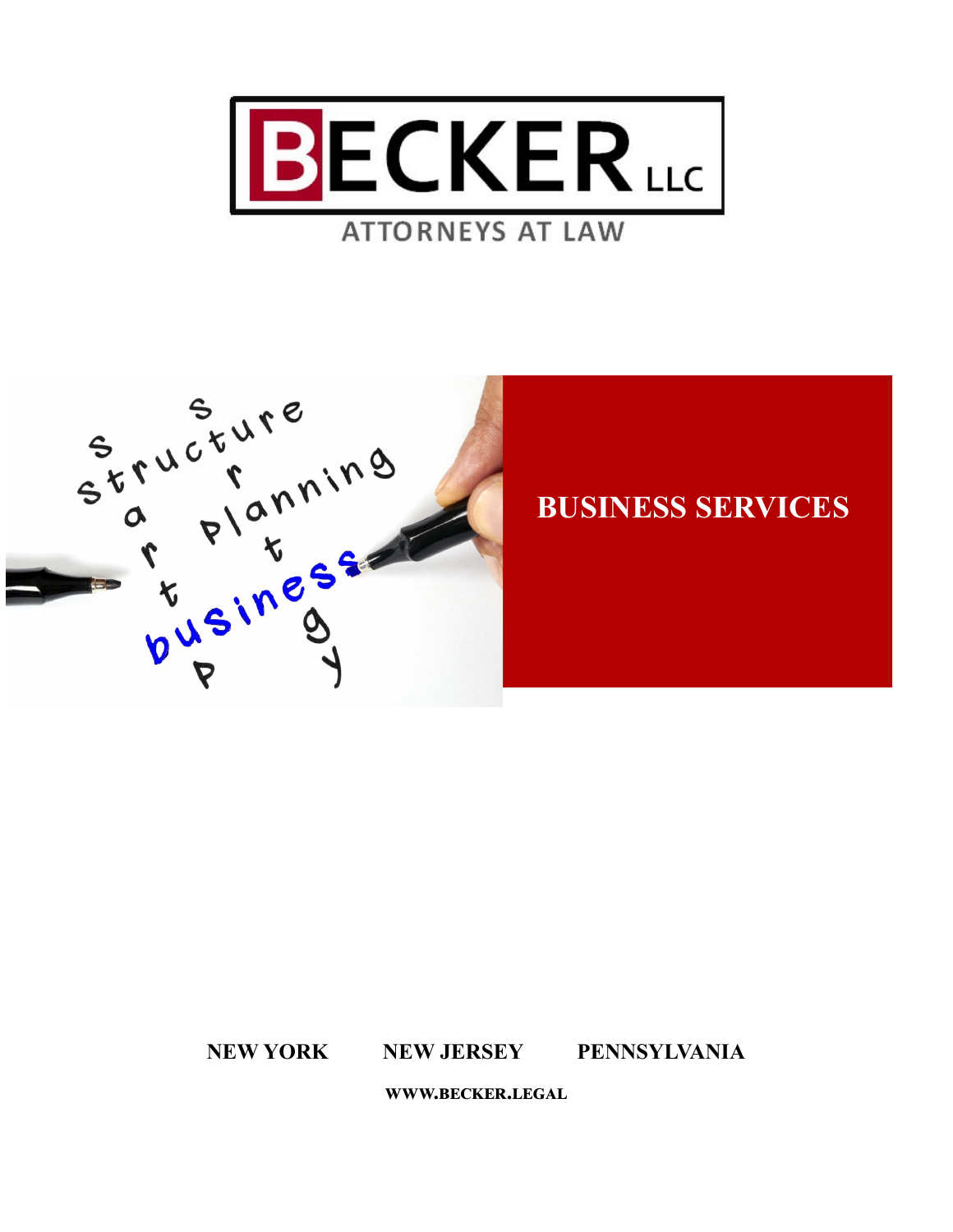#### **BUSINESS SERVICES**



## **LET US BE A PART OF YOUR BUSINESS MANAGEMENT TEAM**

Becker has redefined the client-attorney relationship through its Business Services Group. The Group takes a project management approach to providing bundled legal services to small and medium-sized businesses that know they need legal support, but lack the revenue and volume of legal issues to justify hiring their own in-house general counsel.

Issues do arise, however; and when they do, traditionally, legal work is done on a reactionary basis, usually in crisis mode. Becker's approach anticipates problems before they occur and takes the appropriate steps to avoid them

or minimize their impact. This proactive model delivers a more efficient service product to the small and medium-sized businesses that need them most. As their trusted business advisors, we provide a unique bun -

dle of business services that address many of our clients' day-to-day issues, as well as their long-term plans and future goals. These services, individually or combined, help our clients easily and cost-effectively

- *The Model Features:* 
	- *- Bundled Mission-Critical Services*
	- *- Single Point-of-Contact*
	- *- Efficient Project Management*
	- *- Trusted Business Advisement*

obtain legal advice. Becker serves as an outsourced general legal counsel, operating as a member of the client's management team by rendering strategic advice, handling day-to-day legal needs, and managing extraordinary legal affairs that justify the use of outside legal experts.

To function as a part of the business management team, we meet with our clients on a regular basis, at no cost, to learn about the current status of their businesses and future plans and prospects. This information is vital to our ability to provide effective and efficient services. Further, to deliver cost effective services and to create some certainty about fees, we manage our clients' matters using a project management model. We strategically plan projects with our clients to set milestones and measure progress both on a project completion and project cost basis.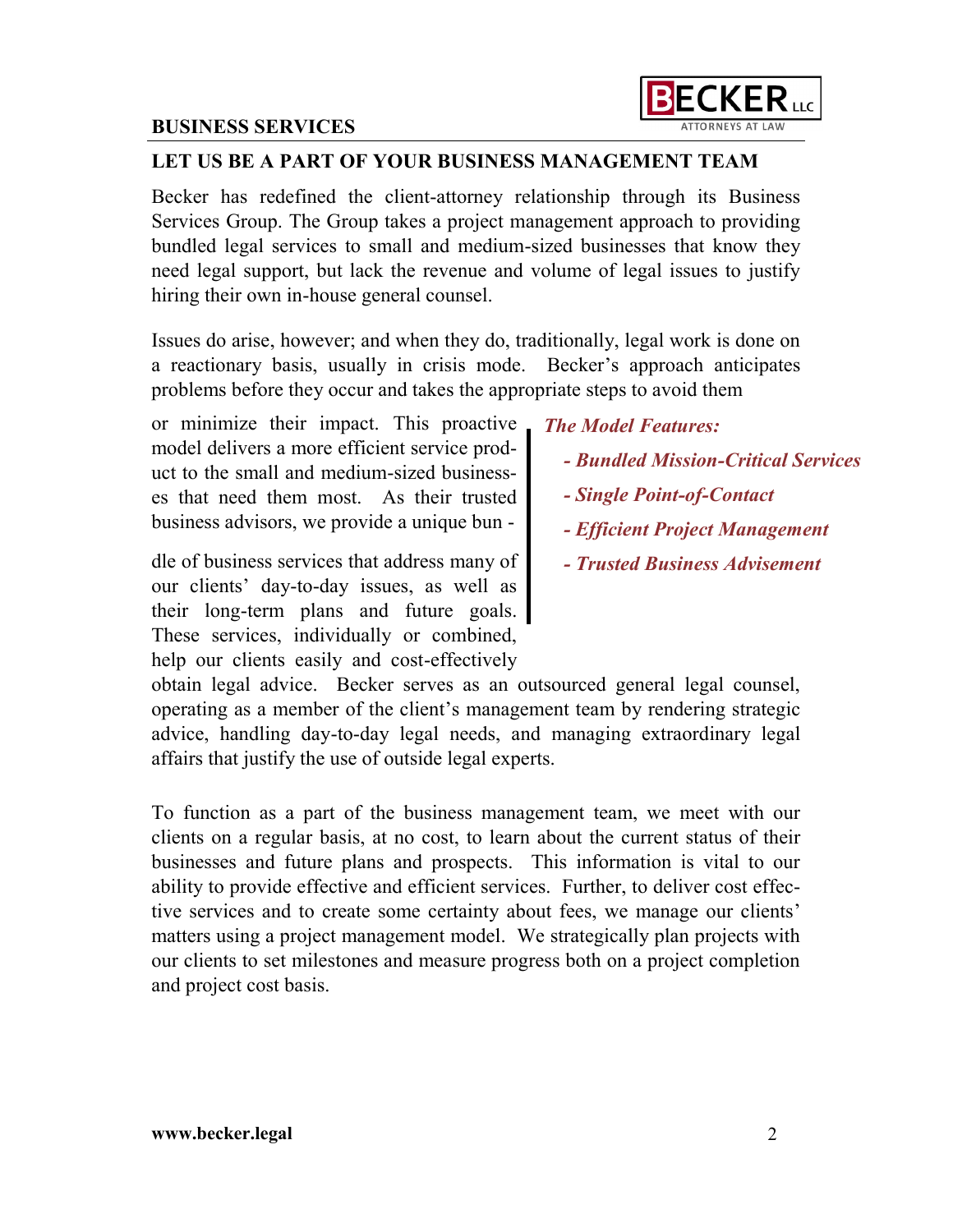



# *Your Business Can Count on Our Attorneys for Services Related, But Not Limited to:*

## **BUSINESS ENTITY FORMATION AND GOVERNANCE**

We advise both public and private entities, their principals, officers and directors regarding different forms of organization available to limit personal liability.

We counsel our clients regarding: fiduciary responsibility of directors and officers; disclosure issues; financial reporting; management succession and compensation; board composition and structure; conflict of interest and change of control matters; and stockholder rights plans.

## **CORPORATE FINANCE AND SECURITIES**

Successfully accessing capital is a key factor in determining a company's ability to implement short and long-term growth plans. Our corporate finance and securities attorneys have experience that includes:

- Assisting public and private clients in mergers, acquisitions, asset purchase, restructuring, and other transactions
- Guiding business clients during start-up, laying the ground work for attracting capital, including preparing issuers through IPOs and follow-on offerings
- Working hand-in-hand with our clients to develop appropriate disclosure documents and respond to SEC comments to ensure efficient and effective counsel
- Counseling our public clients, post IPO, on reporting requirements, insider trading, corporate governance, internal investigations, and enforcement matters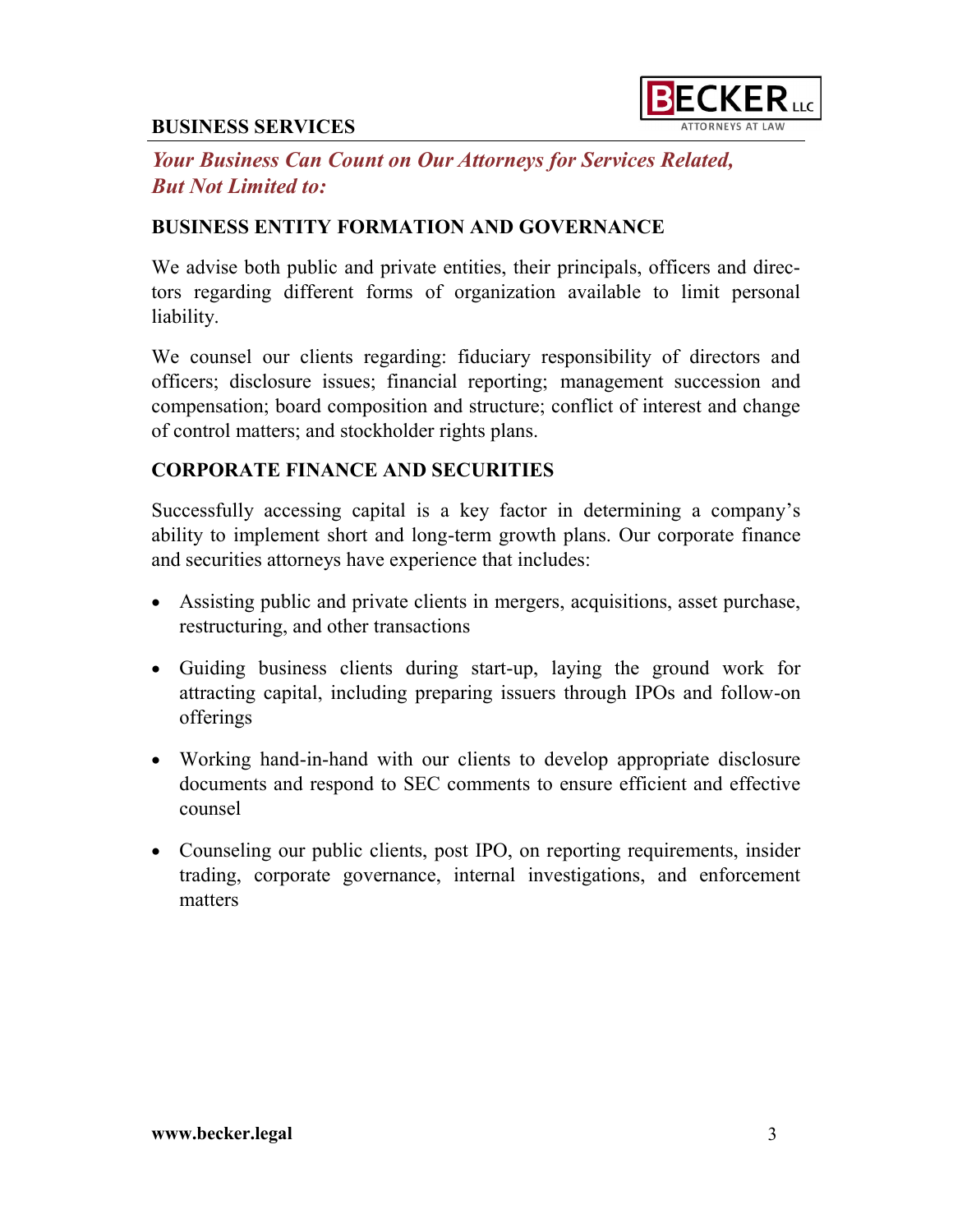#### **BUSINESS SERVICES**



## **COMMERCIAL TRANSACTIONS**

We take a global approach to commercial transactions to assist our clients in furthering their business objectives. We provide counseling prior to contract negotiation, as well as assistance in the negotiation of contract terms. Our attorneys aid in the drafting of domestic and international marketing and distribution agreements, joint development agreements, and OEM and reseller agreements. We also assist with due diligence investigation, offering support in mergers, acquisitions, and asset sales and purchases.

#### **EMPLOYMENT AND LABOR**

We represent management and executives in all aspects of employment law, employment litigation, human resources policy management, and labor law and labor relations.

Our attorneys have significant experience across a wide range of issues, including:

- Employment agreements and restrictive covenants
- Wage and hour compliance, overtime, worker classifications, government audits and related litigation
- Workplace discrimination claims under state and federal law
- Wrongful termination disputes and litigation
- Personnel policy development and training
- NLRB unfair labor practice and representation cases
- Union negotiations, grievances and arbitration
- Severance agreements and claims mediation
- Successorship, joint employer and co-employer issues
- Work visas, H1-Bs, I-9 compliance, and E-verify
- Federal and state court, and agency litigation of employment claims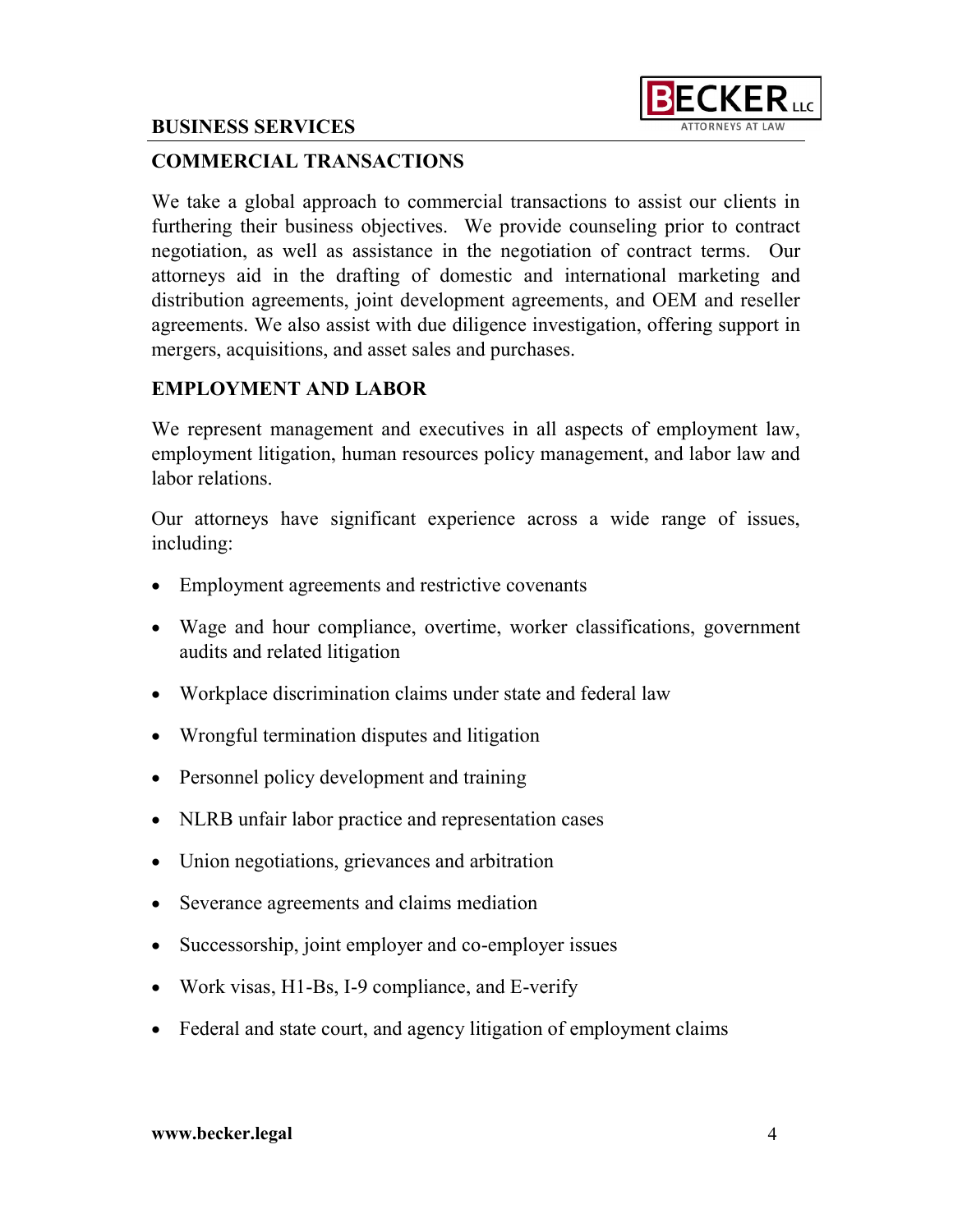#### **BUSINESS SERVICES**



## **INTELLECTUAL PROPERTY**

We provide comprehensive intellectual property management and strategic planning services, including:

- Licensing
- Trademark prosecuting and branding
- Domain name procurement
- Copyright registration for written, visual, graphic, sound recording, software, and HTML materials
- Invention disclosures
- Intellectual property audits
- Non-competition and consulting
- E-commerce and issues confronting online businesses
- Legal disclaimer drafting for web sites
- End user licenses
- Agreement drafting; joint development; commercialization; collaborative research; domestic and international marketing and distribution; OEM; and Resellers

#### **REAL ESTATE**

We advise clients in all aspects of real estate, from conception through closing and beyond. Our industry experience includes retail, commercial, residential, hospitality, and mixed use. Our attorneys' real estate proficiencies include: real estate acquisitions and sales; real estate finance; commercial leasing; construction matters; redevelopment law; environmental; due diligence reviews; real estate investment vehicles and joint ventures; and real estate litigation.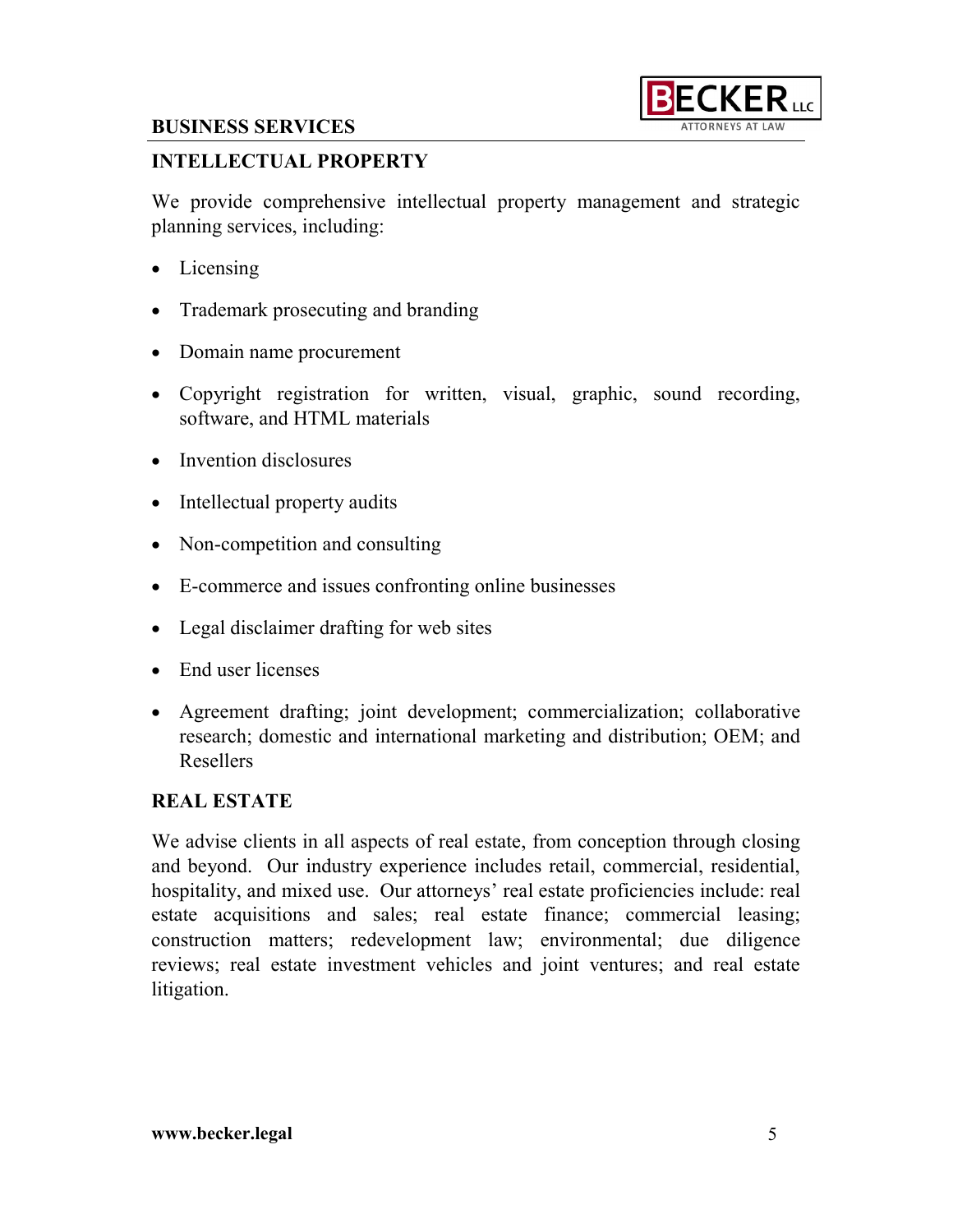



#### **BUSINESS SERVICES GROUP MEMBERS**

Timothy J. Szuhaj, Chair *Intellectual Property/Formation and Governance/Commercial Transactions*

Allen J. Underwood II *Formation and Governance/Commercial Transactions*

Anthony J. Vizzoni *Commercial Transactions/Real Estate* Brian E. Curtis *Employment and Labor*

J. Alex Kress *Bankruptcy, Insolvency and Creditors' Rights Practice*

Douglas A. Kent *Bankruptcy, Insolvency and Creditors' Rights Practice*

## **FIRM PROFILE**

Becker is a premier mid-market firm serving the New York, New Jersey and Philadelphia corridor. The firm provides litigation, transactional, counseling, and regulatory representation to clients ranging from major multinational corporations to local businesses, families and

*"The firm has earned an AV rating from Martindale-Hubbell, the highest possible rating for legal ability and ethics."\**

Individuals. Our size and regional footprint allow us to provide sophisticated services in a manner focused not only on results, but also on our clients' return on their legal investment.

We are one of the few firms of our size and caliber that can boast of a minority, female founding partner, Stacey L. Meisel. Our belief in diversity starts at the top and is a cornerstone of the firm's mission statement. The firm takes great pride in the fact that minority and/or women attorneys are found at every level and is committed to hiring from the broadest applicant pool.

The highest quality work product, an investment in technology that allows for a seamless partnership with clients, attention to return on investment (and a rate structure in line with that philosophy), devotion to diversity, professional responsibility, and, above all, a commitment to make our clients' causes our own causes, are the defining qualities that have garnered the respect of the bench and bar, adversaries, and co-counsel. These tenets are our foundation and our future.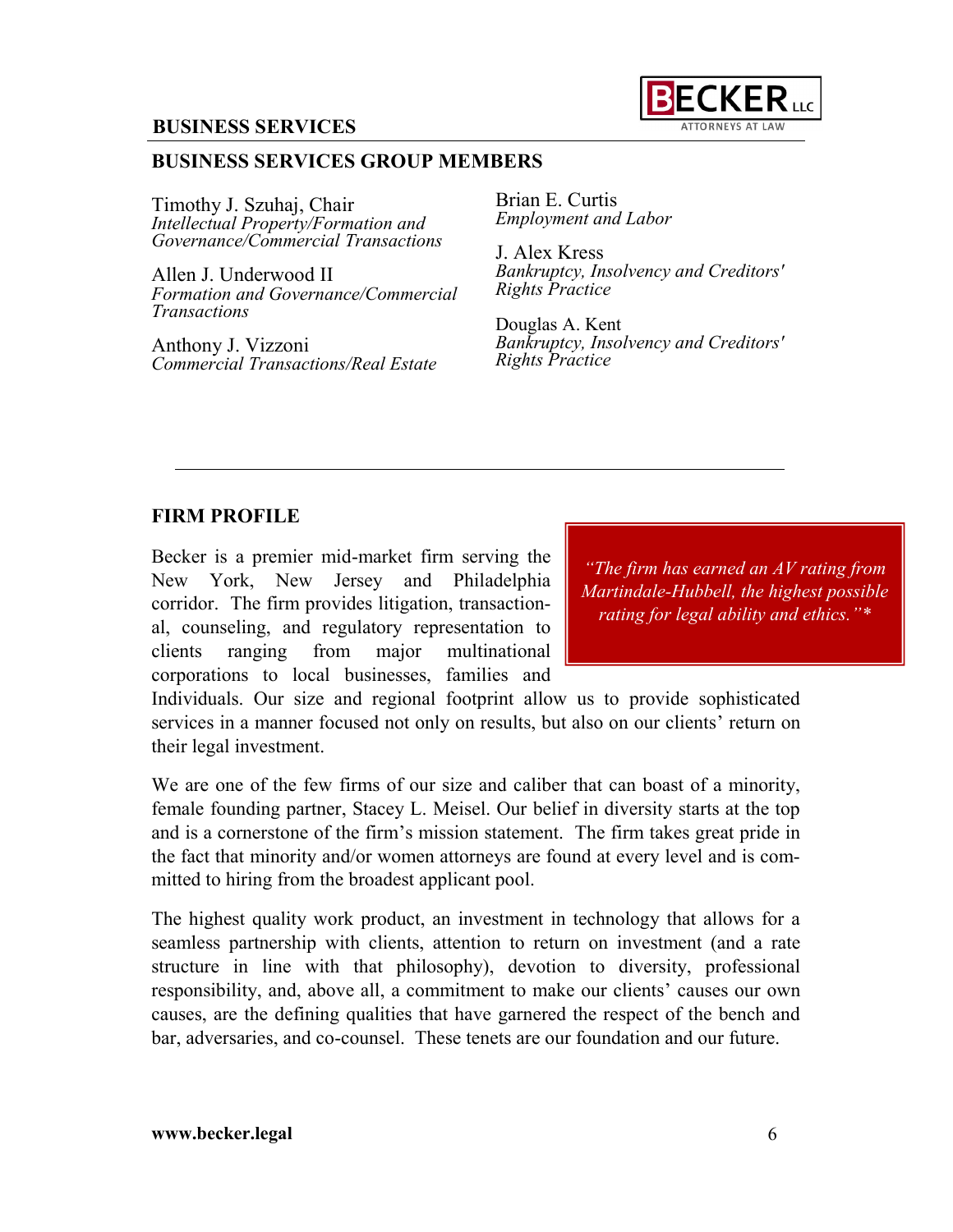

#### **Disclaimer**

The information, materials and services offered herein are for general informational purposes only and do not constitute legal advice. The foregoing is presented without any representation or warranty whatsoever, including as to the accuracy or completeness of the information. Examples of cases previously handled by this firm are for informational purposes only. Prior success in such cases does not guarantee similar results in future cases. No one should, or is entitled to, rely in any manner on any of the information contained herein. Parties seeking advice on a particular matter should consult with legal counsel familiar with their particular circumstances.

No aspect of this advertisement has been approved by the Supreme Court of New Jersey.

\*Martindale-Hubbell is the facilitator of a peer review rating process. Ratings reflect the anonymous opinions of members of the Bar and the Judiciary. Martindale-Hubbell Peer Review Ratings fall into two categories—legal ability and general ethical standards.